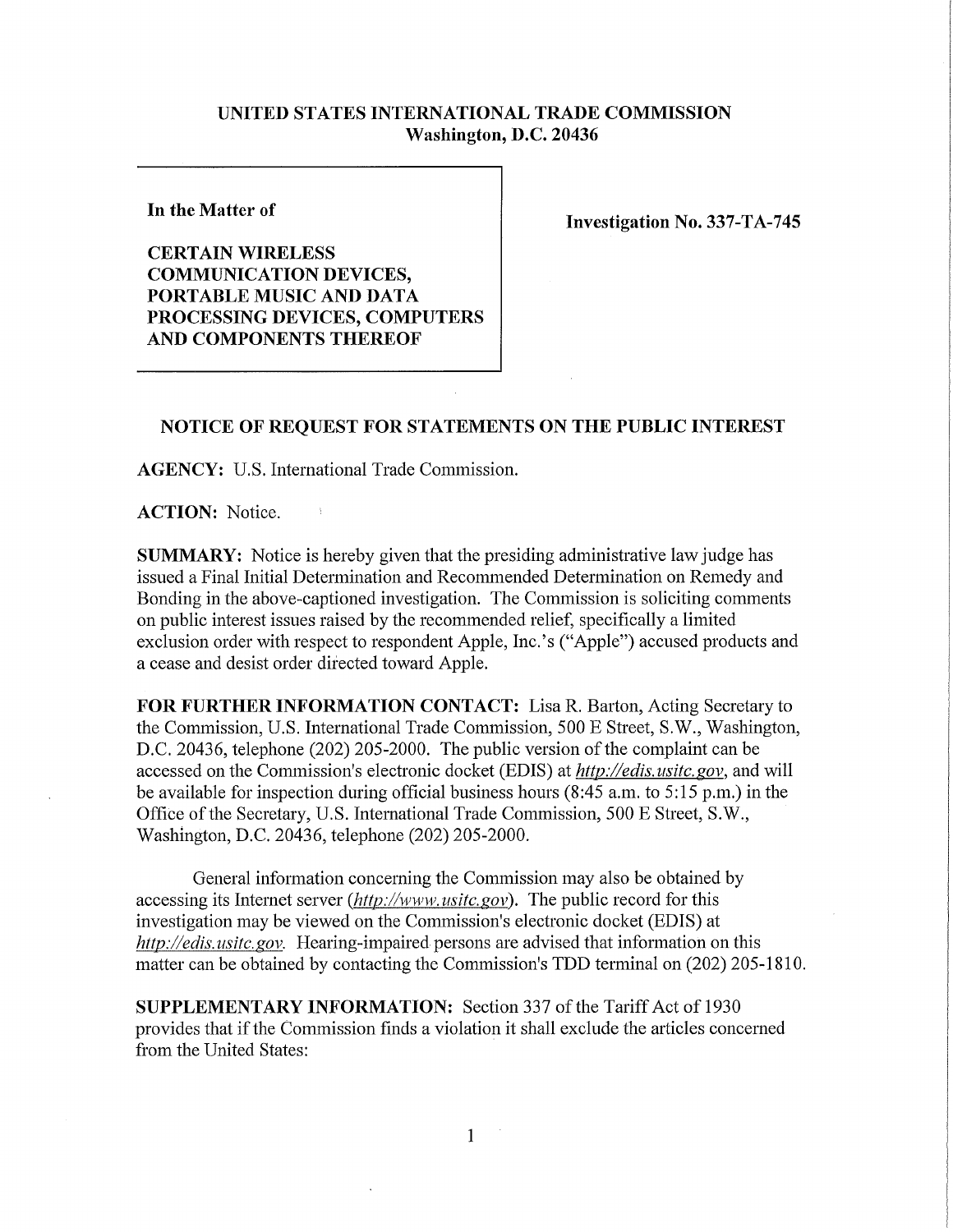unless, after considering the effect of such exclusion upon the public health and welfare, competitive conditions in the United States economy, the production of like or directly competitive articles in the United States, and United States consumers, it finds that such articles should not be excluded from entry.

19 U.S.C. § 1337(d)(1). A similar provision applies to cease and desist orders. 19 U.S.C. § 1337(f)(1).

The Commission is interested in further development of the record on the public interest in these investigations. Accordingly, members of the public are invited to file submissions of no more than five (5) pages, inclusive of attachments, concerning the public interest in light of the administrative law judge's Recommended Determination on Remedy and Bonding issued in this investigation on May 9, 2012. Comments should address whether issuance of a limited exclusion order and a cease and desist order in this investigation would affect the public health and welfare in the United States, competitive conditions in the United States economy, the production of like or directly competitive articles in the United States, or United States consumers.

In particular, the Commission is interested in comments that:

- (i) explain how the articles potentially subject to the recommended orders are used in the United States;
- (ii) identify any public health, safety, or welfare concerns in the United States relating to the recommended orders;
- (iii) identify like or directly competitive articles that complainant, its licensees, or third parties make in the United States which could replace the subject articles if they were to be excluded;
- (iv) indicate whether complainant, complainant's licensees, and/or third party suppliers have the capacity to replace the volume of articles potentially subject to the recommended exclusion order and/or a cease and desist order within a commercially reasonable time; and
- (v) explain how the limited exclusion order and cease and desist order would impact consumers in the United States.

Written submissions must be filed no later than by close of business on June 6, 2012.

Persons filing written submissions must file the original document electronically on or before the deadline stated above and submit 8 true paper copies to the Office of the Secretary by noon the next day pursuant to section 210.4(f) of the Commission's Rules of